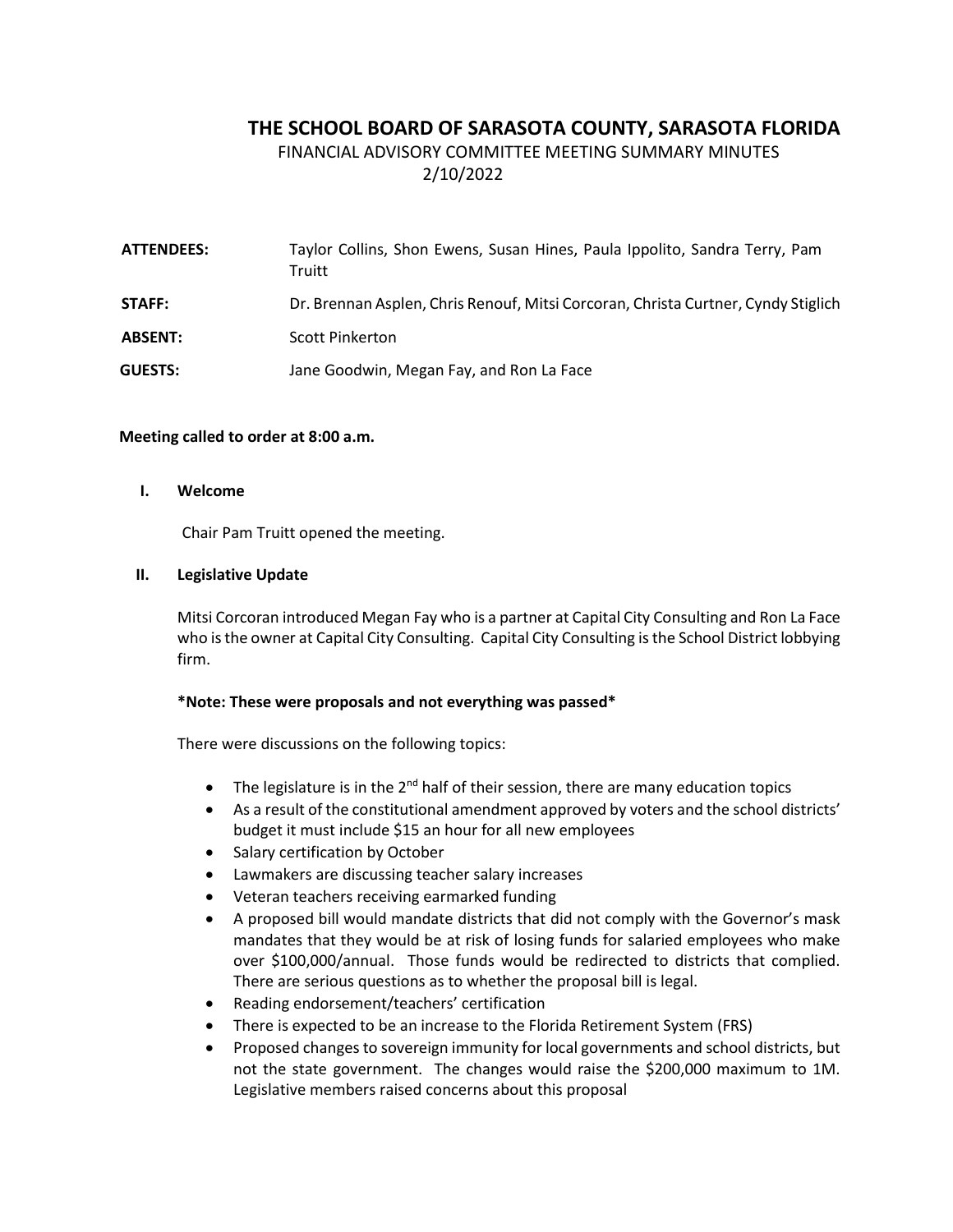• Charter schools returning money if they were to sell the Charter school building

## **III. Referendum Update/Presentations**

Board Chair Jane Goodwin shared an update on the 1Mil Referendum campaign with the FAC. She indicated that a poll indicates 82% of the public indicated they thought masks mandates were appropriate. Ms. Goodwin covered the current activities of the campaign:

- Both political parties have endorsed the referendum. This is the first time the local Republican Executive Committee has done so
- Commercial signs are being installed throughout the county. 2,000 residential yard signs are out.
- Vote by mail is underway. The ballot includes two issues. In addition to the school 1 Mil, the County is asking voters to repeal the single member districts. It is expected that more voters will turn out
- Ms. Goodwin, Dr. Asplen, and many others have spoken to business and community groups about the value of the 1 Mil
- Dr. Asplen thanked Ms. Goodwin for her leadership on the campaign
- Ms. Truitt stated that the school districts Strategic Plan will be topic of the May 2022 meeting as components of the plan will be paid for by referendum funds.

### **IV. Summer Learning Interventions**

Chris Renouf put up a PowerPoint Presentation and talked about Summer Learning.

There were also discussions on the following topics:

- Summer Boost 2020
	- Eligible students at 24 elementary schools were invited
	- Remote learning option only
	- Approximately 1500 students participated
	- Individualized learning plans were developed
	- Teachers met with students online in whole groups, small groups, and one-on-one
	- Grades 2, 3, 4 and 5
	- Communication with families
	- Cinch bags with supplies were provided for the 1500 students that participated
	- Virtual field trips
	- REACH arts calendar
	- Summer Reading Camp- 2021 and Beyond
	- Grade 3 students who scored a level 1 on FSA reading
	- Four-week program at 9 sites
	- Added several first-grade classes at various sites across the district and incorporated KidsRead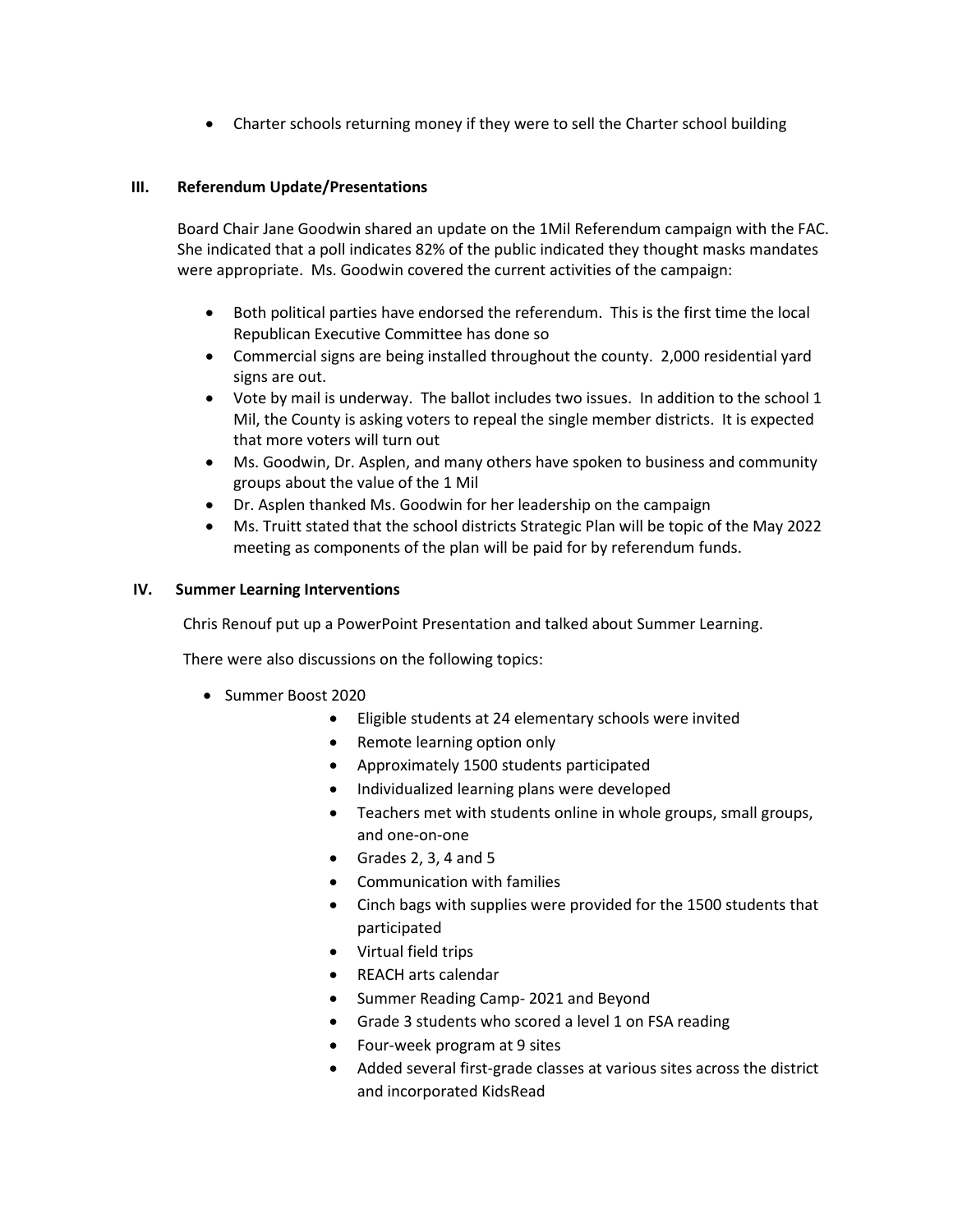- CMBF support for teacher incentives
- CFS incentives for student participation
- Summer Learning Academies
	- Title I schools
	- Grade levels served K-3
	- Academic and STEAM focus
	- Suspended the last two summers due to COVID
	- Discussions are underway to resume this summer
- Interventions-Jumpstart
	- Array of Supports-Recovery-Intervention-Acceleration
	- Before school boost
	- After school tutoring with transportation provided
	- During the school day tutoring
	- Saturday school
	- Collaborative Planning for Teachers- Subs provided
- New B.E.S.T. standards
- New ELA curriculum adoption
- New progress monitoring system
- Enhancement and Expansion of Early Learning
- Assess setting, programming, and staffing needs
- Determine new and potential funding sources for increasing PK programming options within the district
- Assess, update, and improve Prekindergarten (PK) transition planning for students entering Kindergarten
- I-ready scores
- Pam talked about Best standards
- Three standardized FSA
- Final assessment in May
- Reading program called Earned by Learning
- Laurel Nokomis school earned an "A" with the help of Earned by Learning
- Kids who cannot read
- Paula talked about ELA
- New math adoption
- Unfunded mandates
- Federal dollars
- Tracking students who are in the reading learning program
- If the Boost program had to be done over again would there be something that needs to change

### **V. 2022 Meeting Dates/New Members/Officer Elections**